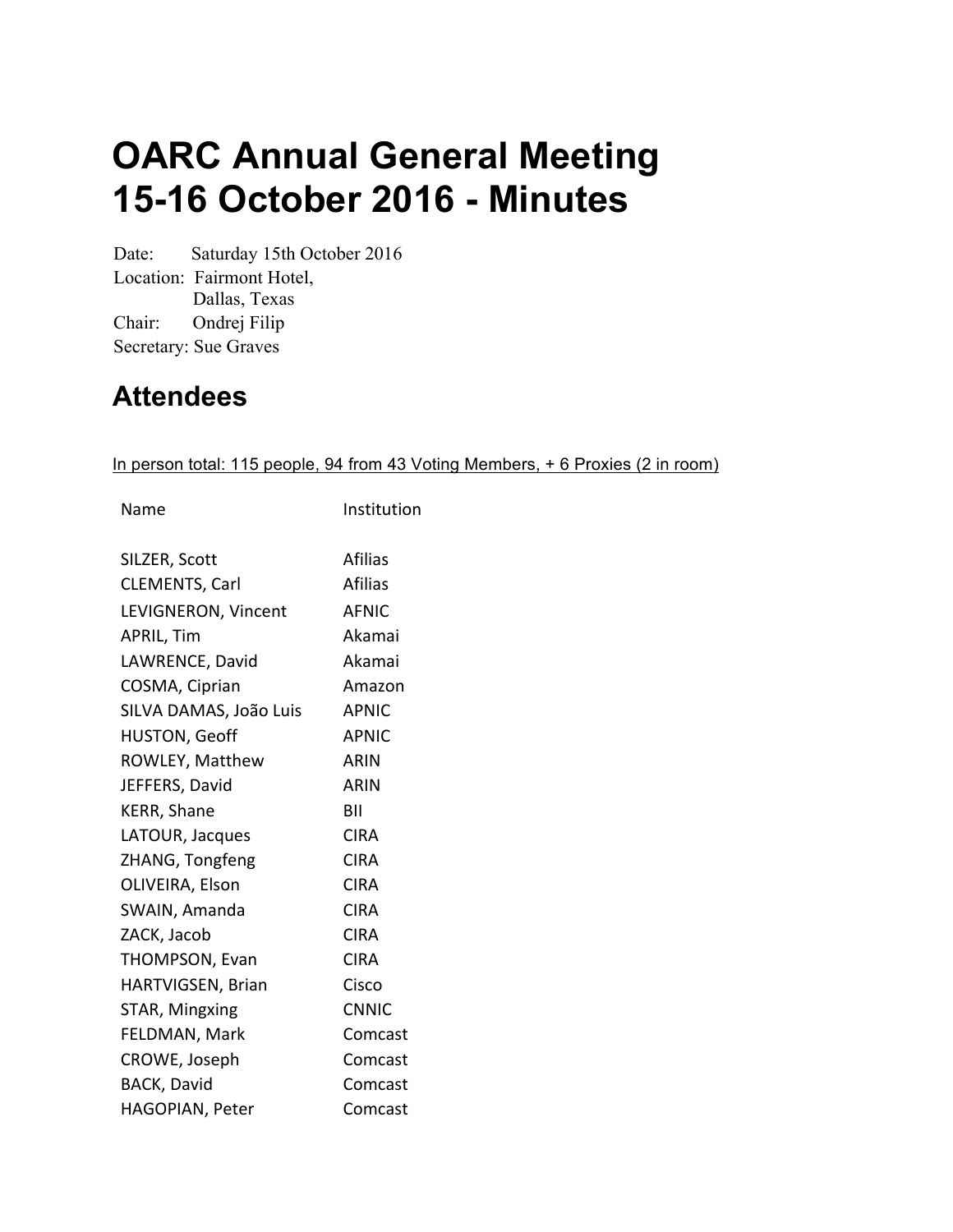| EBERSMAN, Paul          | Comcast                      |
|-------------------------|------------------------------|
| FILIP, Ondrej           | CZ.NIC                       |
| SURY, Ondrej            | CZ.NIC                       |
| PETRASCH, Christian     | DENIC (proxy)                |
| <b>BHABUTA, Denesh</b>  | <b>DNS-OARC</b>              |
| SOTOMAYOR, William      | <b>DNS-OARC</b>              |
| LUNDSTRÖM, Jerry        | <b>DNS-OARC</b>              |
| GRAVES, Susan           | <b>DNS-OARC</b>              |
| DUARTE, Eduardo         | DNS.PT                       |
| ROBERTS, Bruce          | DomainTools                  |
| ARZOLA, Gustavo         | DomainTools                  |
| HYNES, Liam             | Dyn                          |
| <b>BAKER, Chris</b>     | Dyn                          |
| GRAY, Robert            | Dyn                          |
| <b>KNIGHT, Dave</b>     | Dyn                          |
| ABLEY, Joe              | Dyn                          |
| JANSSEN, Peter          | <b>EURid</b>                 |
| KAEO, Merike            | <b>Farsight Security</b>     |
| <b>EDMONDS, Robert</b>  | Fastly                       |
| CRAIN, John             | <b>ICANN</b>                 |
| LARSON, Matt            | <b>ICANN</b>                 |
| <b>MANDERSON, Terry</b> | <b>ICANN</b>                 |
| HOFFMAN, Paul           | <b>ICANN</b>                 |
| CONRAD, David           | <b>ICANN</b>                 |
| ARENDS, Roy             | <b>ICANN</b>                 |
| <b>VERGARA ERECHE,</b>  |                              |
| Mauricio                | <b>ICANN</b>                 |
| DUFBERG, Mats           | <b>IIS</b>                   |
| HORNE, Geoff            | Infoblox                     |
| WINSTEAD, Eddy          | Internet Systems Consortium  |
| RISK, Vicky             | Internet Systems Consortium  |
|                         | Internet Systems Consortium, |
| <b>BELLIS, Ray</b>      | Inc.                         |
| FUJIWARA, Kazunori      | Japan Registry Services      |
| LAGERHOLM, Stephan      | Microsoft                    |
| BROWN, Jeremy           | Microsoft                    |
| DEJONG, Steve           | Neustar                      |
| MUNOZ, Gonzalo          | NIC Chile                    |
| DIAZ, Marco             | NIC Chile                    |
| OVIEDO, Mauricio        | <b>NIC Costa Rica</b>        |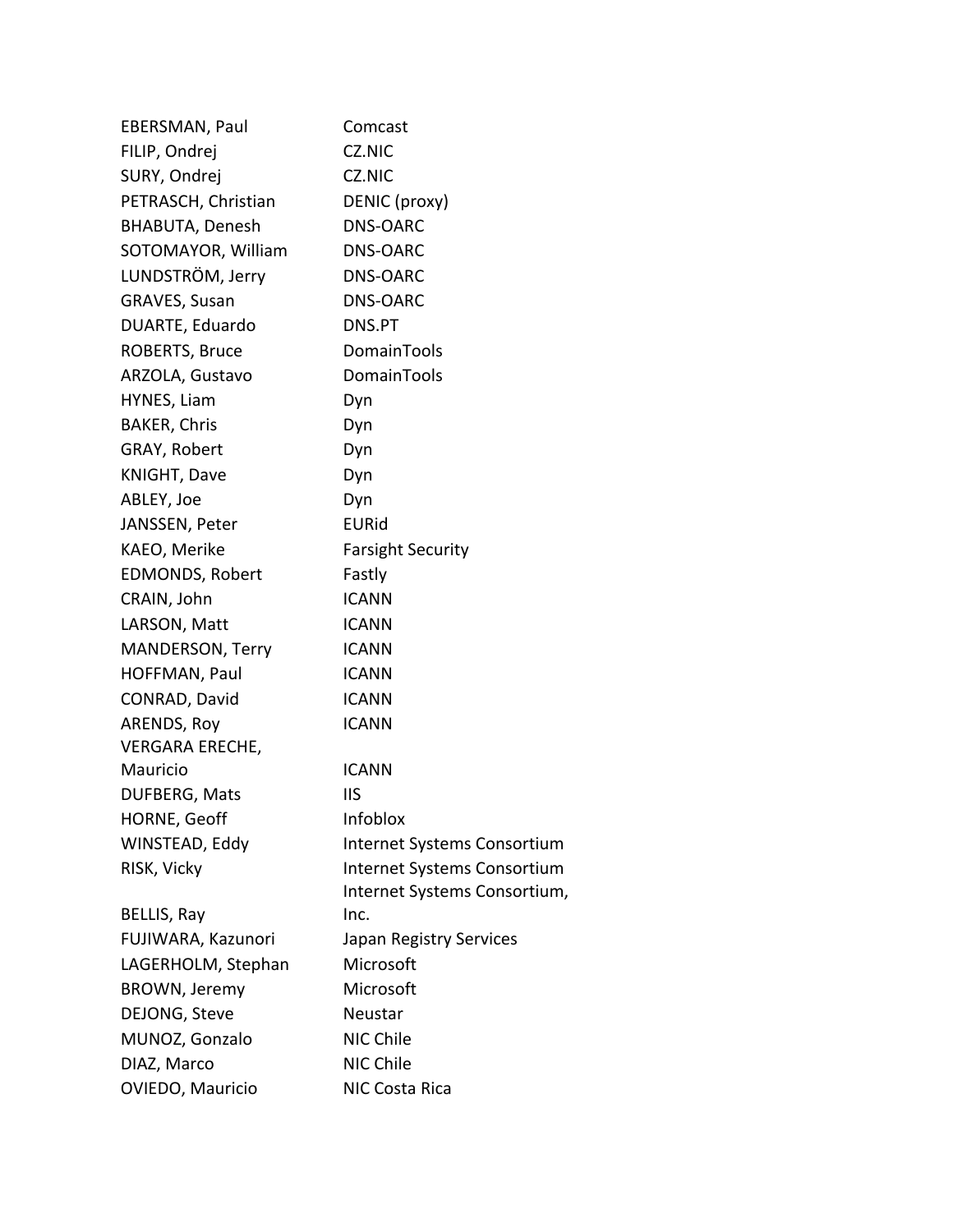| CANO, Jorge            | <b>NIC Mexico</b>              |
|------------------------|--------------------------------|
| GARDINI, Marcelo       | NIC.br                         |
| FALEIROS, Herbert      | NIC.br                         |
| TOOROP, Willem         | <b>NLnet Labs</b>              |
| WEBER, Ralf            | Nominum                        |
| FAWCETT, Rob           | Nominum                        |
| <b>AVIRNENI, Srini</b> | Nominum                        |
| DOKTER, Mark           | Nominum                        |
| SEIDENBERG, Joshua     | Nominum                        |
| LEWIS, Jonathan        | NS1                            |
| VČELÁK, Jan            | NS1                            |
| WEYRICK, Shannon       | NS <sub>1</sub>                |
| CASTRO, Sebastian      | <b>NZRS</b>                    |
| POUNSETT, Matthew      | Rightside                      |
| HOOPER, Roy            | Rightside                      |
| MANKIN, Allison        | Salesforce                     |
| WICINSKI, Tim          | Salesforce                     |
| CONSTANT, Amanda       | Secure64 (Proxy)               |
| MANCHANDA, Saksham     | Secure64                       |
| KOVALENKO, Dmitrii     | TCInet.ru                      |
| ILIN, Alexander        | TCInet.ru                      |
| REUSS, Karl            | <b>UMD</b>                     |
| HEIDEMANN, John        | USC-ISI                        |
| STUART, Sean           | Verisign                       |
| <b>BARBER, Piet</b>    | Verisign                       |
| <b>WESSELS, Duane</b>  | Verisign                       |
| CASTONGUAY, Jason      | Verisign                       |
| VERD, Brad             | Verisign                       |
| DECCIO, Casey          | Verisign                       |
| HUQUE, Shumon          | Verisign                       |
| <b>BLAZINA, Jesse</b>  | Verizon Digital Media Services |
| LAVALLEE, Chris        | Verizon Digital Media Services |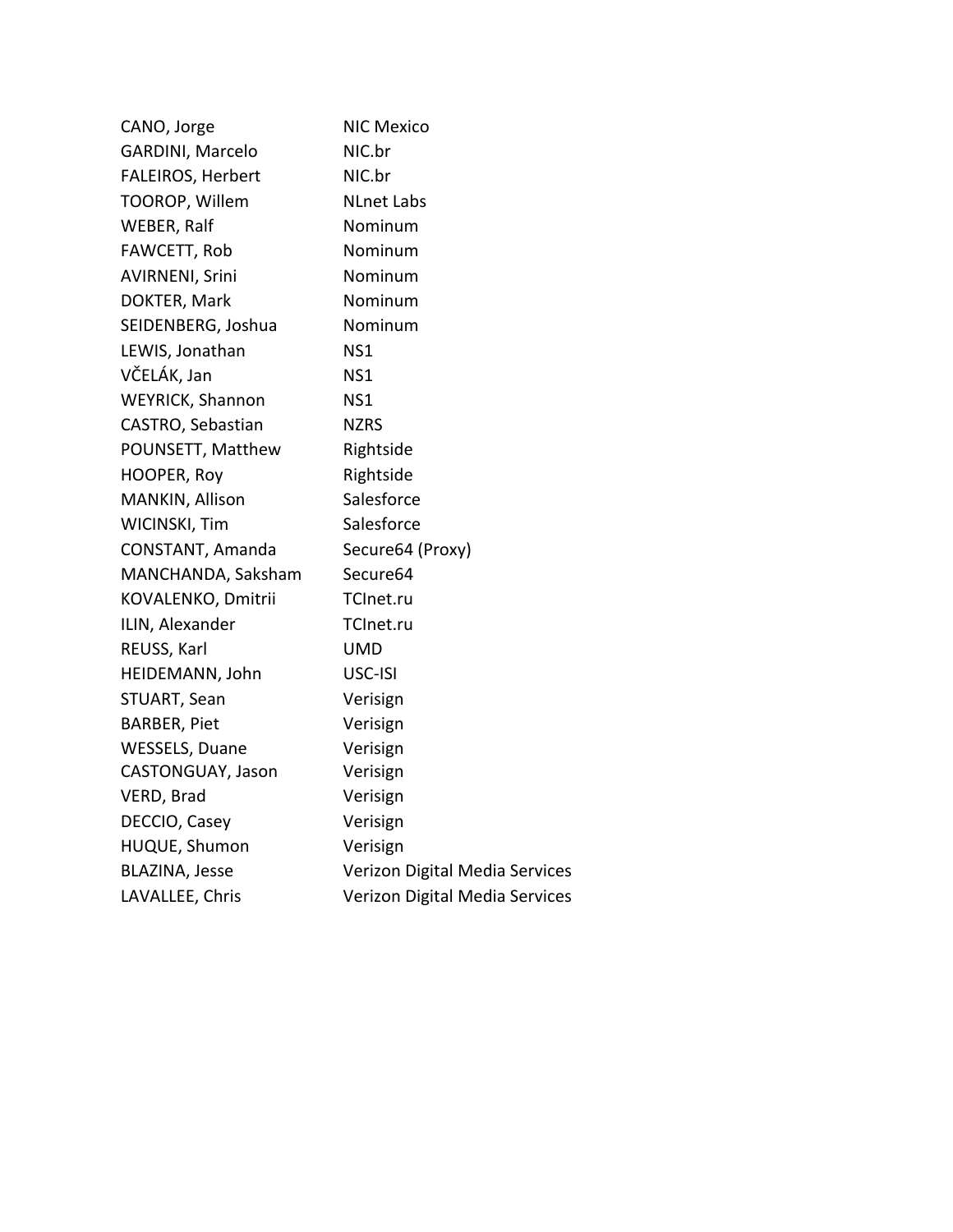## **Minutes**

- 1. The meeting was called to order and the 2016 OARC AGM convened at 10am CDT by the company Chairman, Ondrej Filip. Sponsors and logistics assistance were acknowledged.
- 2. The Presidents Report, OARC Annual Report, was presented to the members by, William Sotomayor. Reviewed OARC mission statement, Staff Resources, 2016 Achievements. Goals and Achieving Sustainability.

Future workshops:

- May 2017: RIPE Budapest or UKNOF37 in Manchester
- Sep 29-30 2017: NANOG San Jose, CA

2017 Plans. OARC needs to replace Secretariat services from ISC – need Bay Area location if possible. Attendees were requested to see a board member to discuss further.

- 3. Systems Report by William. Relocation of Systems to HE and CIRA & OttIX Drupal upgrade. Dataset size sitting at 161TB used of 236TB, DITL 2016, TLDMon, ZFR, DANE test pages deployed.
- 4. Development @ dnsoarc presented by Jerry. Looking at AGPLv3 and MPL-2.0. DNSCAP now owned by OARC (from ISC), pcapthread.
- 5. The Treasurer's Report on OARC's 2014 Financial Statements was presented to the members by the Treasurer, Duane Wessels. Question about membership growth year over year by Geoff Houston.
- 6. A resolution to approve the 2015 Audited Financial Reports was proposed and voted upon. This was approved as follows:

For: 26 Against: 0 Abstain: 0

7. The minutes from the 2015 AGM held in Montreal, available at:

https://indico.dns-oarc.net/event/25/material/0/2.pdf were presented, and voted upon. These were approved as follows:

For: 25 Against: 0 Abstain: 1

8. Election of Members of the Board of Directors